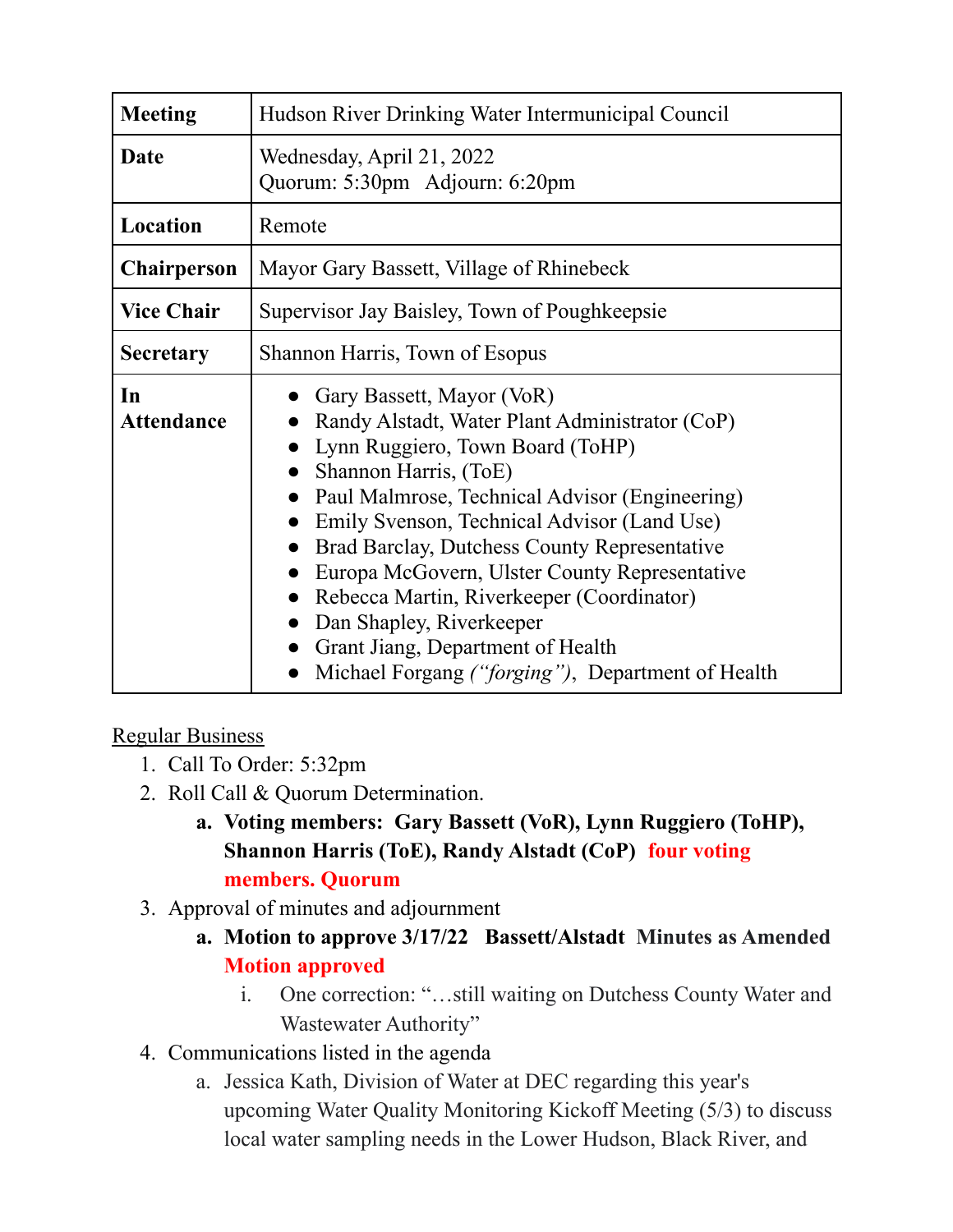Chemung River Watersheds, and am in the process of updating contact information.

- i. Dan Shapley and Paul Malmrose had looked at which creeks/streams that feed into the Hudson that haven't been formerly assessed by the DEC. The Hudson 7 could request that they are assessed. Dan will send a draft communication to the rest of the council. Shannon Harris asked to see the waterbody's for the Town of Esopus. Brad Barclay asked if Grant Jiang could double up on this, as the stream would be in the watershed for the DWSP2 plan (in the Hudson 7 watershed). Grant said he could try to put in a request but isn't clear on the DEC chain of command.
	- 1. Authorize Dan/Paul to draft a letter to the DEC after the council has a chance to review it. **Bassett/Ruggiero Motion approved.**
- b. Lou Sebesta: Resolution on Dunn Dump PFAS/PFOA Contamination of the Hudson River.
- 5. County representative report
	- a. Ulster County
		- i. Providing an update on the coordinator position
		- ii. Working on the NRI and developing an outline of the map layers and data sources.
		- iii. Upcoming Water Quality coordinating meeting with a presentation on PFOS by Anthony Luisi, NYSDEC remediation.
	- b. Dutchess County
		- i. Mostly interested in discussing the new coordinator position.
		- ii. Looking to combine the NRI work with Ulster County through the DWSP2 process. Gary will send the ToR's NRI to Devin.
- 6. Public Comment
	- a. Introduction: Eric Weigert, Regional Environmental Health Director for the Metro Region office of the NYSDOH

Reports and Actions on Old Business

- 1. Hudson 7 Priorities for 2021-2022
	- a. Hudson 7 coordinator position
		- i. BB: Responding to the Hudson 7 request to meet. Dutchess County Molinaro would like for the county to offer to retain any legal assistance to amend the IMA or incorporation. The county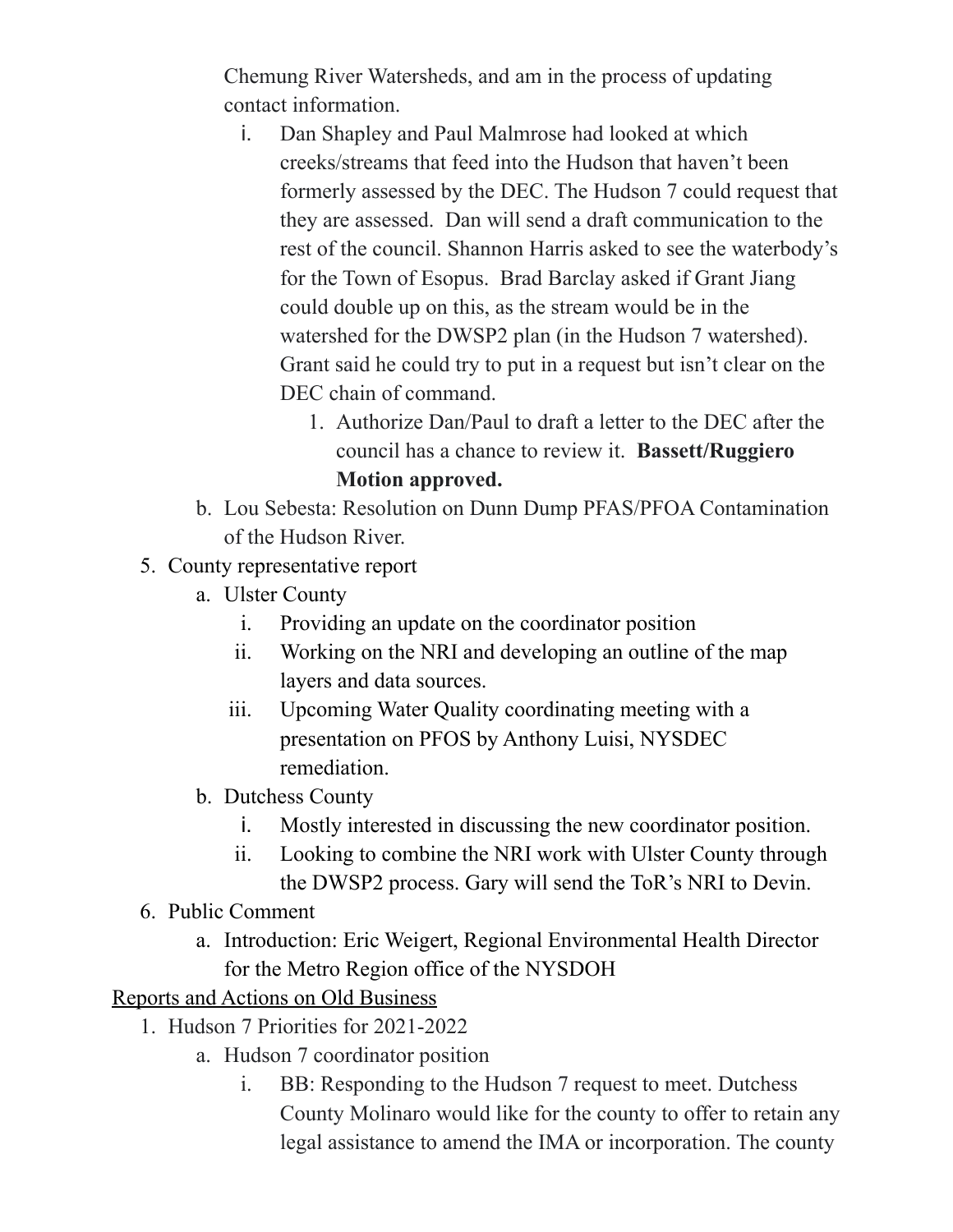is willing to make a 3-year commitment at \$25k per year. Ulster County is willing to match that, and is also willing to have the moment flow through Dutchess County at the start or work out a joint-contract so that we can proceed.

- ii. EM: Agreed, and we will be exploring contracting with Dutchess county directly to contract with the Hudson 7 so to communicate with one external contact.
- iii. ES: Will we hire a contractor or employee and who will be the employer? GB: The details will be worked out with the lawyer. **Goal to have this completed by the start of the third quarter (July).** BB: Concerned with Civil Service for the council in the way of timeframe.

## **1. Motion for the council to authorize the committee to work with the legal team Bassett/Alstadt Motion approved**

- b. NYS Drinking Water Source Protection Program
	- i. GJ: Spoke about organizing a subcommittee meeting in early April when we hoped to discuss the survey results and what the Hudson 7 would like their plan to look like. The meeting was delayed, so Grant will organize another time in early May. BB asked for a deadline for a response.
- 2. Hudson River Drinking Water Source Issues
	- a. Proposed transmission lines
		- i. Hudson 7 CHPE Committee updates
			- 1. ES: We met at the end of March. TDI reviewed the Hudson 7's requests for the monitoring and testing protocol, and marked up the things they agreed with and things to discuss further. They are not planning to do the full installation until summer 2024 so it provides time to work out details. They are taking the list back to discuss further. It will be an iterative process. Emily had a call with Kelly Turturro and Heather Gierloff from the DEC who are interested in helping us out as well. They had concerns about moving more quickly to get the Hudson 7's requests implemented into the EM&CP. Emily will follow-up. Anyone who wants to be a part of the subgroup, reach out to Emily.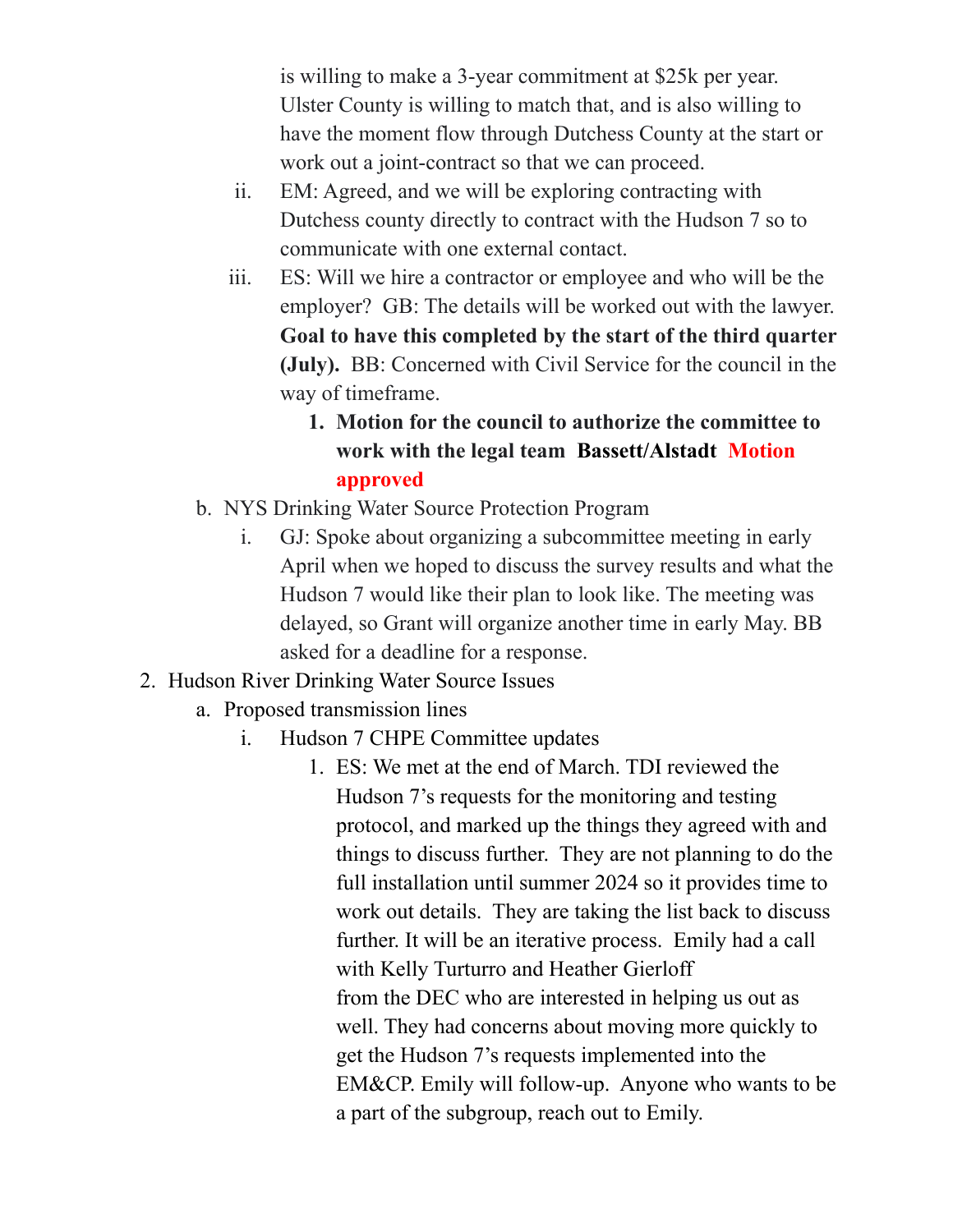- 2. PM: TDI to provide drinking water to each town as they come down the river in case there is a problem so there is water for people to drink and hospitals to have water. Paul asked for support from municipalities to understand their needs. DS: There are no emergency plans in place for communities, so this might help to move this along to fill those gaps.
- 3. RM: Clean Path NY will also be going through the river in the Newburgh area. Their path isn't yet permitted.
- 4. ES: Emergency response factor into DWSP2 plan? GJ: Yes and no. It could be effective, but not explicitly needed. In the case of the Hudson 7 where the Hudson River is your water source, it's not feasible for a back-up use.
- b. Esopus Creek Committee updates
	- i. PM: Attended the ARWG meeting on March 18. Surprised how unprofessional DEP is in running these meetings. They treat the people terribly. The minutes were sent out an hour before the meeting started. Although Paul was making a presentation, he was given the last 10 minutes and could only speak about impacts to the Hudson 7, and not other issues. Paul mentioned there could be a risk of a major flood if the reservoir is full during hurricane season which is what they are proposing when they shut down the Delaware Aqueduct this fall. They sent Paul the final EIS which stated that a flood could happen when the reservoir was full in September. The flood protection doesn't impact the Hudson 7, except when you have a flood you have high turbidity.
	- ii. SH: About the flooding, all of our water treatment plants are on the water. In a flood plain that has been flooded before and shifted plants by an inch during one of the hurricanes and was compromised, it could possibly affect us. Perhaps this question could be workshopped.
	- iii. PM: The communities downstream the reservoir such as Kingston, Ulster, Saugerties would be all affected.
- c. Salt Front Testimony
	- i. PM: many people have considered the Hudson rising, but not the salt front. In the 1960's the salt front went up to Kingston